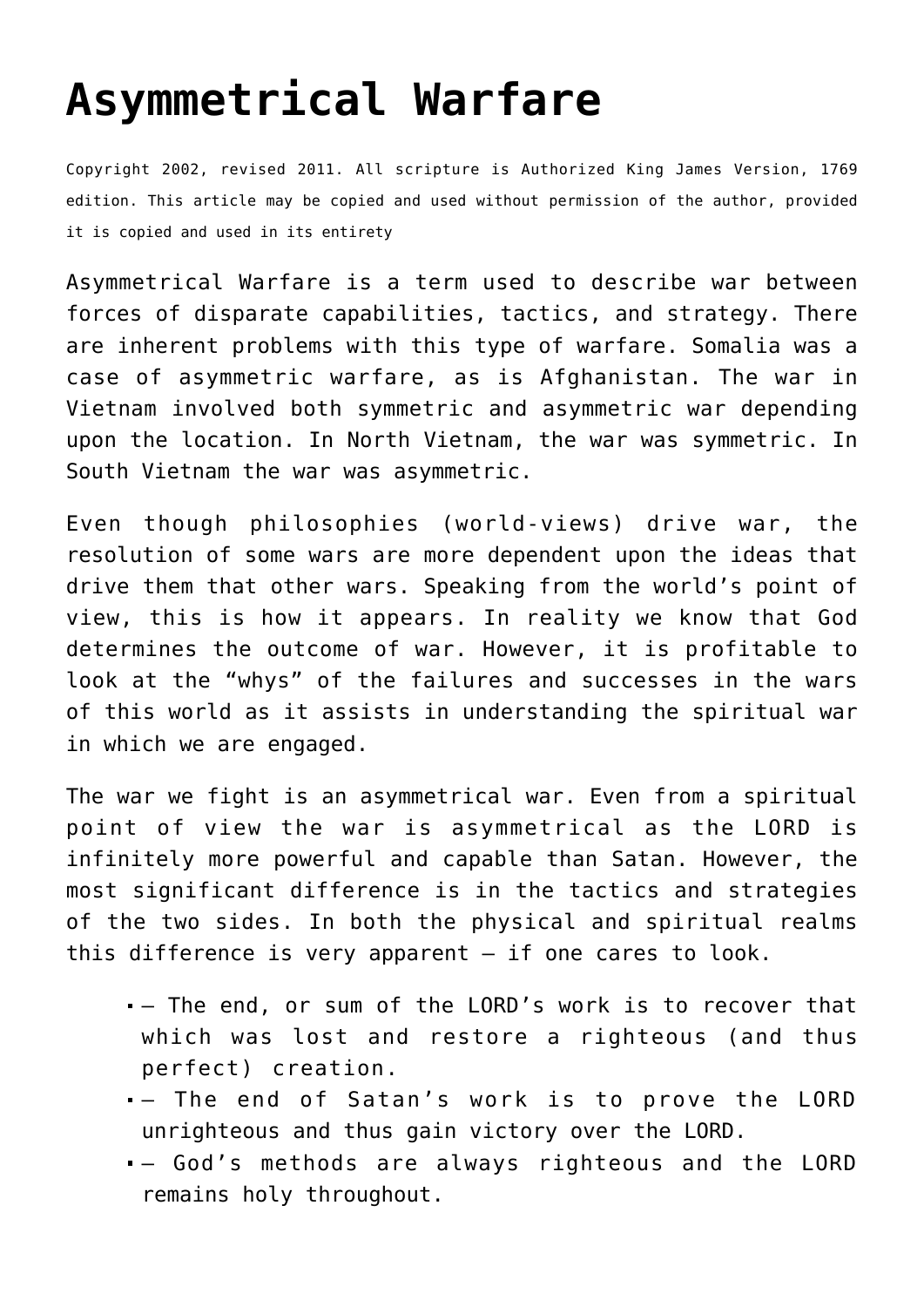— Satan's methods always utilize deception.

On the earth the battle is primarily about two things:

- The truth of the LORD's kingdom, especially salvation by grace through faith.
- The souls of men that are to be won by that truth.

When it is stated in the scripture "For though we walk in the flesh, we do not war after the flesh: (For the weapons of our warfare are not carnal, but mighty through God to the pulling down of strong holds;) *(2 Corinthians 10:3-4)* this does not mean that the aspect of the way we live our lives is not important. Rather, it is to state that the means of defeating the influence of demonic forces in our lives, is spiritual rather than physical. But, the means of testifying to men is still physical and is just as important an aspect of this war. It is stated in James 2:17-18:

Even so faith, if it hath not works, is dead, being alone. Yea, a man may say, Thou hast faith, and I have works: shew me thy faith without thy works, and I will shew thee my faith by my works. *(James 2:17-18)*

A prime example of this is a statement I could make concerning worldly warfare: "There has never been a logistics (supply) facility that has won a battle." Now on its face, this is a true statement. However, the reality is far different. By examining the role in logistics in the world's wars, one will come to an entirely different conclusion. Upon examination, one would say: "There has never been a battle won without logistics — and good logistics at that."

In other words, it is all well and fine that you pray, and that you pray a lot. However, the verse states "Confess your faults one to another, and pray one for another, that ye may be healed. The effectual fervent prayer of a righteous man availeth much." *(James 5:16)*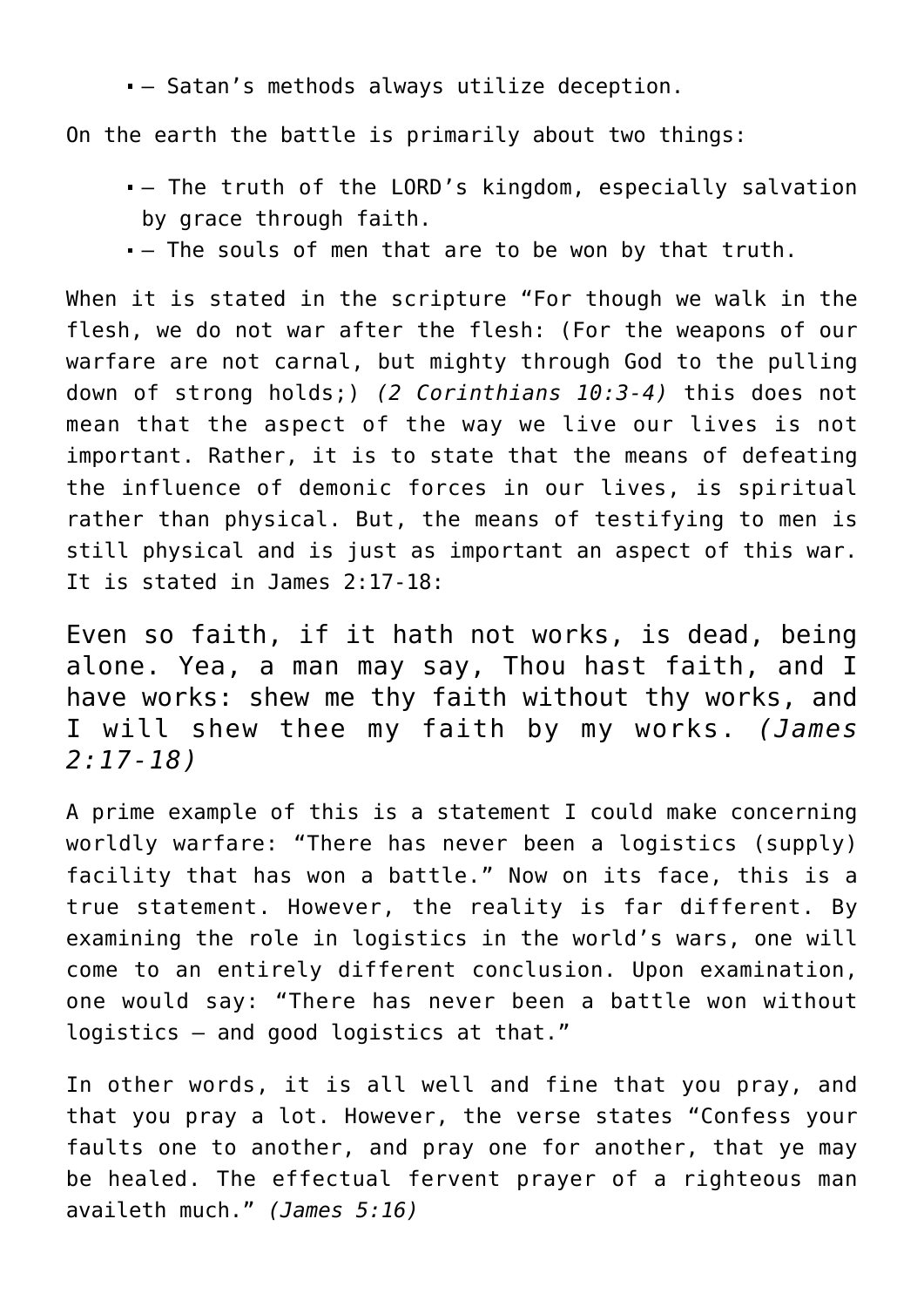There are several things to examine in this verse. First, the prayer must be "effectual" which means that it has effects, and the desired ones at that. To be effective with the LORD there are prerequisites. One of those is John 14:15 where the Lord Jesus Christ stated "If ye love me, keep my commandments." If one does this, the LORD promises the following:

He that hath my commandments, and keepeth them, he it is that loveth me: and he that loveth me shall be loved of my Father, and I will love him, and will manifest myself to him.

And:

Jesus answered and said unto him, If a man love me, he will keep my words: and my Father will love him, and we will come unto him, and make our abode with him. He that loveth me not keepeth not my sayings: and the word which ye hear is not mine, but the Father's which sent me. *(John 14:21, 23-24)*

How can one be effective with the LORD, if one does not keep the LORD's commandments? One cannot keep the commandments of the Lord any way they want (nor the ones they want). Rather, one must keep the commandments the way the Lord specifies.

Secondly, the prayer must be "fervent." That is, having great intensity. To do that, one must be burdened, and greatly so. Else, the question could be asked: "Is it really that important?"

Lastly, one must be "righteous." Now we like to fall back on pet verses that state that our flesh is not righteous. Therefore, one cannot expect to do righteous things like one should. However, the soul has been made righteous: Thus the LORD will hear.

Is it really right to have that point of view?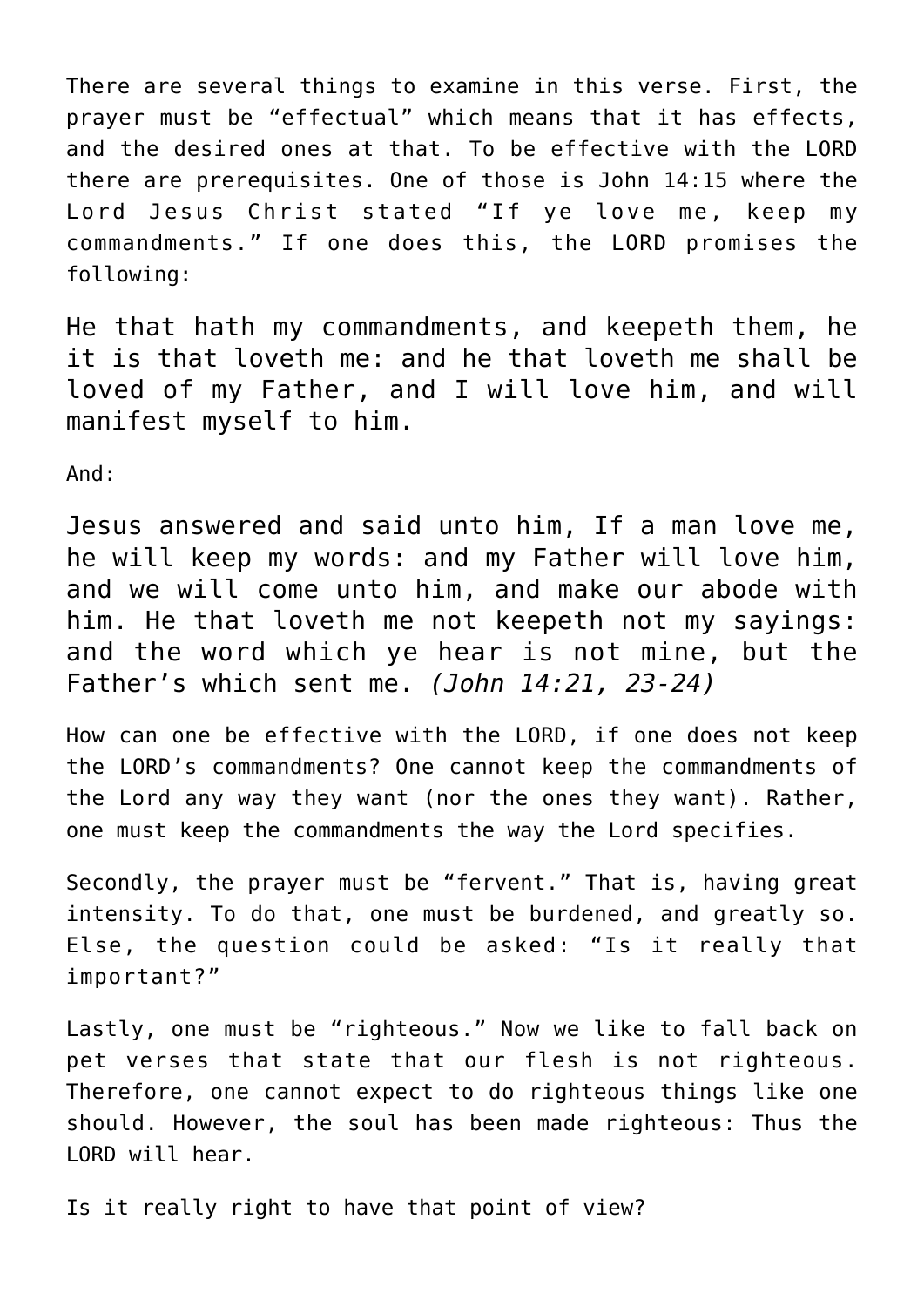Not according to scripture.

Yes, it is true that the flesh is not righteous, and neither can it be on this earth. Yes, the soul of the believer has been made righteous as well. It is the automatic conclusion that is drawn that is not accurate. Just as there are times that a parent will not hear an unruly child, the Lord will not hear the prayer of his child because the child refuses to do as the Lord commands.

What was it Paul stated concerning the flesh?

"But I keep under my body, and bring it into subjection: lest that by any means, when I have preached to others, I myself should be a castaway." *(1 Corinthians 9:27)*

This clearly indicates that the LORD's use for Paul was dependent upon his spirit ruling over his flesh. Is it any different with us? Incidentally, when the word "use" is involved, it does include the LORD's hearing of our prayers as well. In Romans 8:11-13, Paul clarifies the subjection of the flesh.

But if the Spirit of him that raised up Jesus from the dead dwell in you, he that raised up Christ from the dead shall also quicken your mortal bodies by his Spirit that dwelleth in you. Therefore, brethren, we are debtors, not to the flesh, to live after the flesh. For if ye live after the flesh, ye shall die: but if ye through the Spirit do mortify the deeds of the body, ye shall live. *(Romans 8:11-13)*

And again in Romans 6:19-22:

I speak after the manner of men because of the infirmity of your flesh: for as ye have yielded your members servants to uncleanness and to iniquity unto